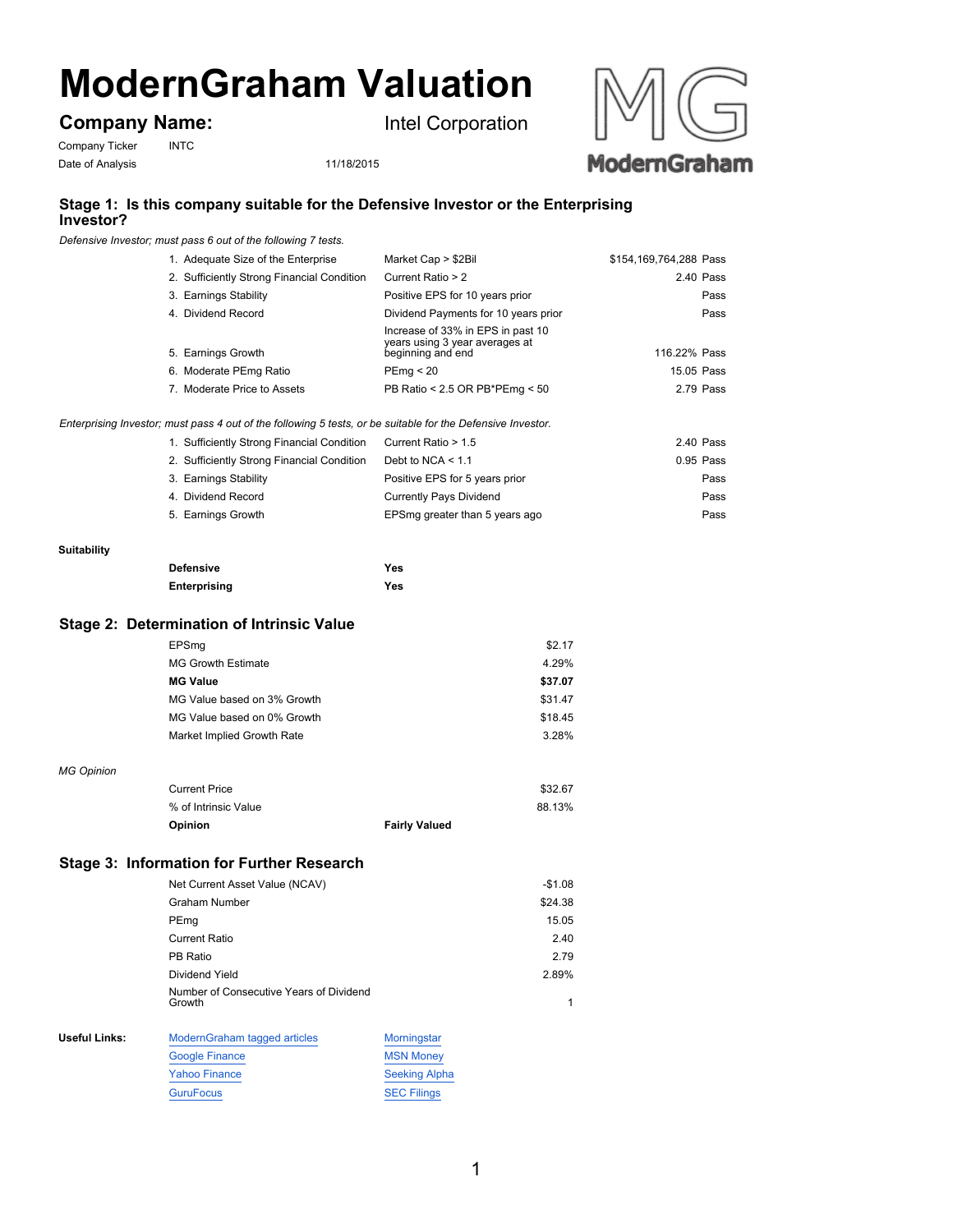| <b>EPS History</b>                  | <b>EPSmg History</b>             |                  |
|-------------------------------------|----------------------------------|------------------|
| <b>Next Fiscal Year</b><br>Estimate | \$2.20 Next Fiscal Year Estimate | \$2.17           |
| Dec14                               | \$2.31 Dec14                     | \$2.15           |
| Dec13                               | $$1.89$ Dec13                    | \$2.00           |
| Dec12                               | \$2.13 Dec12                     | \$1.91           |
| Dec11                               | \$2.39 Dec11                     | \$1.69           |
| Dec10                               | \$2.01 Dec10                     | \$1.27           |
| Dec <sub>09</sub>                   | \$0.77 Dec09                     | \$0.95           |
| Dec08                               | \$0.92 Dec08                     | \$1.06           |
| Dec07                               | \$1.18 Dec07                     | \$1.11           |
| Dec <sub>06</sub>                   | \$0.86 Dec06                     | \$1.04           |
| Dec05                               | \$1.40 Dec05                     | \$1.02           |
| Dec04                               | \$1.16 Dec04                     | \$0.83           |
| Dec <sub>03</sub>                   | $$0.85$ Dec03                    | \$0.72           |
| Dec <sub>02</sub>                   | \$0.46 Dec02                     | \$0.70           |
| Dec01                               | \$0.19 Dec01                     | \$0.86           |
| Dec00                               | \$1.51 Dec00                     | \$1.13           |
| Dec99                               | \$1.05 Dec99                     | \$0.91           |
| Dec98                               | \$0.87 Balance Sheet Information | Sep15            |
| Dec97                               | \$0.97 Total Current Assets      | \$36,205,000,000 |
| Dec96                               | \$0.73 Total Current Liabilities | \$15,080,000,000 |
| Dec95                               | \$0.51 Long-Term Debt            | \$20,059,000,000 |
|                                     | <b>Total Assets</b>              | \$98,552,000,000 |
|                                     | Intangible Assets                | \$15,048,000,000 |
|                                     | <b>Total Liabilities</b>         | \$41,455,000,000 |